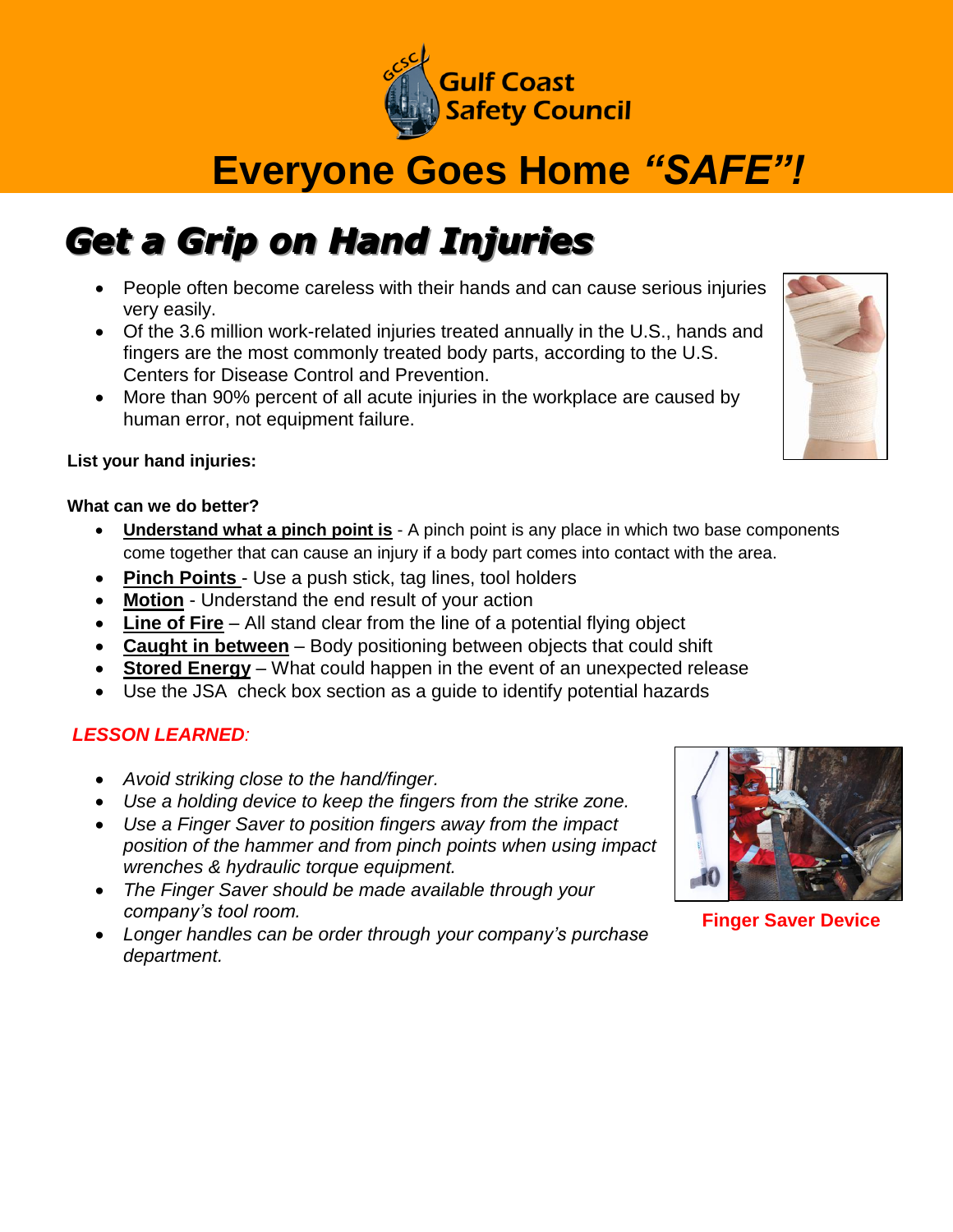



ds Free of the Strike Zone



## **Other tasks that have high risk for hand injury:**

- Using a pry bars in congested areas.
- Placing fingers between flanges and during jobs when two objects are coming together.
- Adjusting forks on a forklift.
- Placing fingers between two scaffold bars while connecting them on the scaffold.
- Opening gang boxes and reaching in to retrieve tools.
- Using the wrong tool for the job.



## **LESSONS LEARNED:**

- Pinch bars generate **stored energy** as they are used and the user must be conscious of a sudden release of the bar.
- When pinch points exist, **be aware of unexpected shifting of equipment** such as the object shifting, discuss and communicate such activities with the work group and on the JSA.
- Forks on a forklift are sticky and don't slide or adjust easily. **Controlling the energy is necessary** to adjust the forks. In other words, "Know the end result, the consequences".
- Handle material, including scaffold material, **one at a time** as pinch points are more likely handling more than one at a time.
- Use the proper tools for job tasks.
- *Leather gloves are required for material handling activities.*